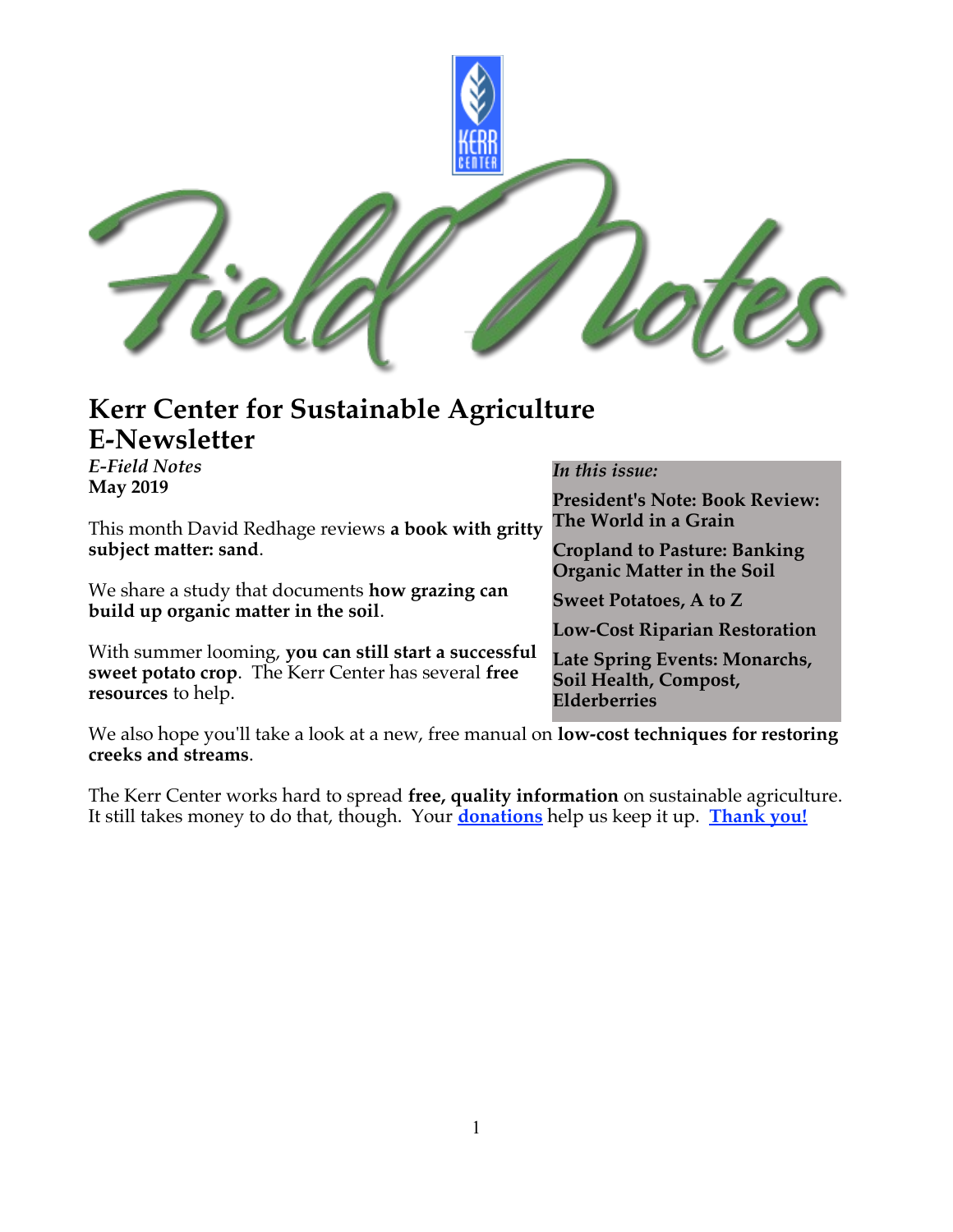### **President's Note: Book Review: The World in a Grain of Sand**

The book I am reviewing covers a topic you probably wouldn't consider important for sustainable agriculture unless it was part of your soil.

The book's title is *[The World in a Grain: The Story of](https://www.penguinrandomhouse.com/books/537681/the-world-in-a-grain-by-vince-beiser/9780399576423/) [Sand and How It Transformed Civilization](https://www.penguinrandomhouse.com/books/537681/the-world-in-a-grain-by-vince-beiser/9780399576423/)*, by Vince Beiser. The basic message is how important sand is to modern life, and that we are running out of it.

It left me wondering about all those photos I have seen of the Sahara Desert in Africa, and all the sand. It turns out that windblown sand does not have the correct shape for use in concrete, and the grains are contaminated with other minerals, making it unsuited for use in glass.

So what do we use sand for? Concrete (cement + aggregate + sand), asphalt (petroleum product + aggregate + sand), glass, silicon for computer chips, fracking for gas and oil, and to rebuild beaches.

When you think of glass, realize that it's not just

The Story of Sand and How It Transformed Civilization T H E VORID GRAIN VINCE BEISER

windows in houses or skyscrapers, but glassware in your kitchen, car windows, lightbulbs, smart phones, fiber optic cables, fiberglass insulation, computer and TV screens, microscopes, telescopes, and camera lenses. Computer chips require very pure silica sand, and it is found in only a few locations.

I thought the oddest use of sand was for rebuilding beaches. It turns out that modern coastlines with wharves and docks have prevented the natural deposition of sand along some coastal beaches, leading to beach erosion.

In Florida, some beaches are rebuilt every five to six years using sand mined inland and hauled to the beach. The sand must be deposited at the correct slope, and tested to make sure it is the correct size and shape, for sea turtles who come ashore to lay eggs.

We are using sand much more rapidly than in the past, and today's modern society is based on it. Agriculture relies on concrete for building foundations and warehouses. A processing house concrete floor can be washed down, promoting food safety. Computers and smart phones are very important to modern agriculture.

*[Continue reading....](http://kerrcenter.com/presidents-note-book-review-the-world-in-a-grain/)*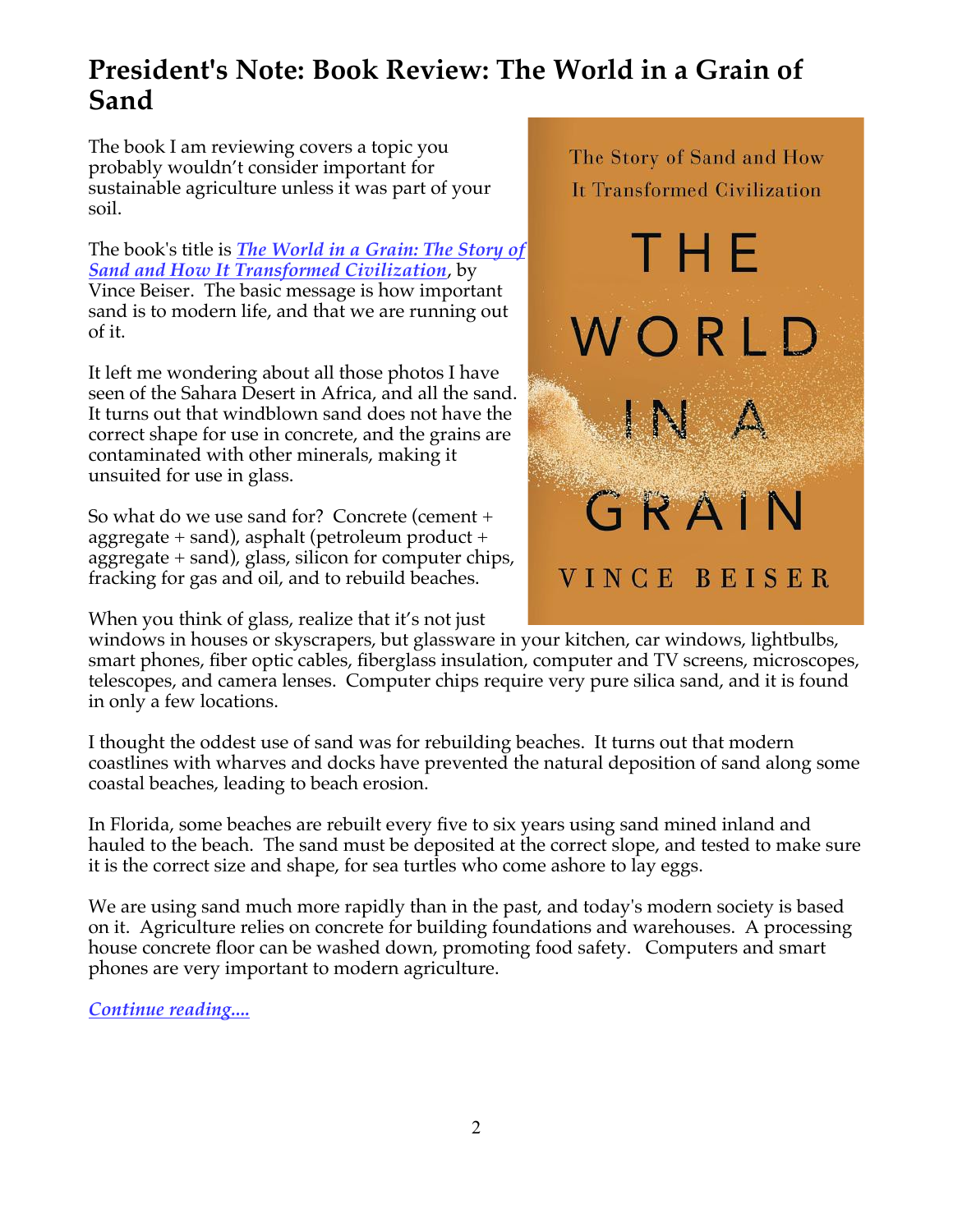# **Cropland to Pasture: Banking Organic Matter in the Soil**

One of the themes the Kerr Center emphasizes is the importance of **[building and maintaining organic](http://kerrcenter.com/organic-farm/organic-soil-building/) [matter in soils](http://kerrcenter.com/organic-farm/organic-soil-building/)**, for the whole host of ecological benefts that it brings.

A new study has documented yet again how **transitioning old felds to [rotationally grazed](http://kerrcenter.com/livestock/cattle/pasture/management-intensive-grazing/) [pastures](http://kerrcenter.com/livestock/cattle/pasture/management-intensive-grazing/) can boost soil organic matter - with a surprising twist**.

It's been a quarter-century since White Oak Pastures, in Bluffton, Georgia, frst converted old crop felds to pastures grazed by a mixture of species. They've



kept at it the whole time since, so that the farm now consists of an assortment of pastures ranging from those original, now 25 year-old pastures, on down to those frst grazed less than a year ago.

Soil samples collected across that range of pasture ages tell the story you'd expect. The newest pastures have the lowest soil organic matter levels, around 1%. **As the age of the pasture - and thus the time spent under grazing - goes up, so does the soil organic matter content**. The oldest pastures on the farm have soil organic matter levels of around 5%.

The surprising twist? A life cycle analysis, conducted by a commercial environmental research frm, found that the farm's **grazing practices are storing more carbon as soil organic matter than the entire production chain**, from calving through slaughter, **is emitting**.

In recent years, cattle have drawn environmentalists' ire for their greenhouse gas emissions. If this study's results hold up, though, it would show that in many cases grazing can help more than it hurts. A team of university researchers has reviewed the results and plans to publish them in a peer-reviewed academic journal.

*[Continue reading....](http://kerrcenter.com/cropland-to-pasture-banking-organic-matter-in-the-soil/)*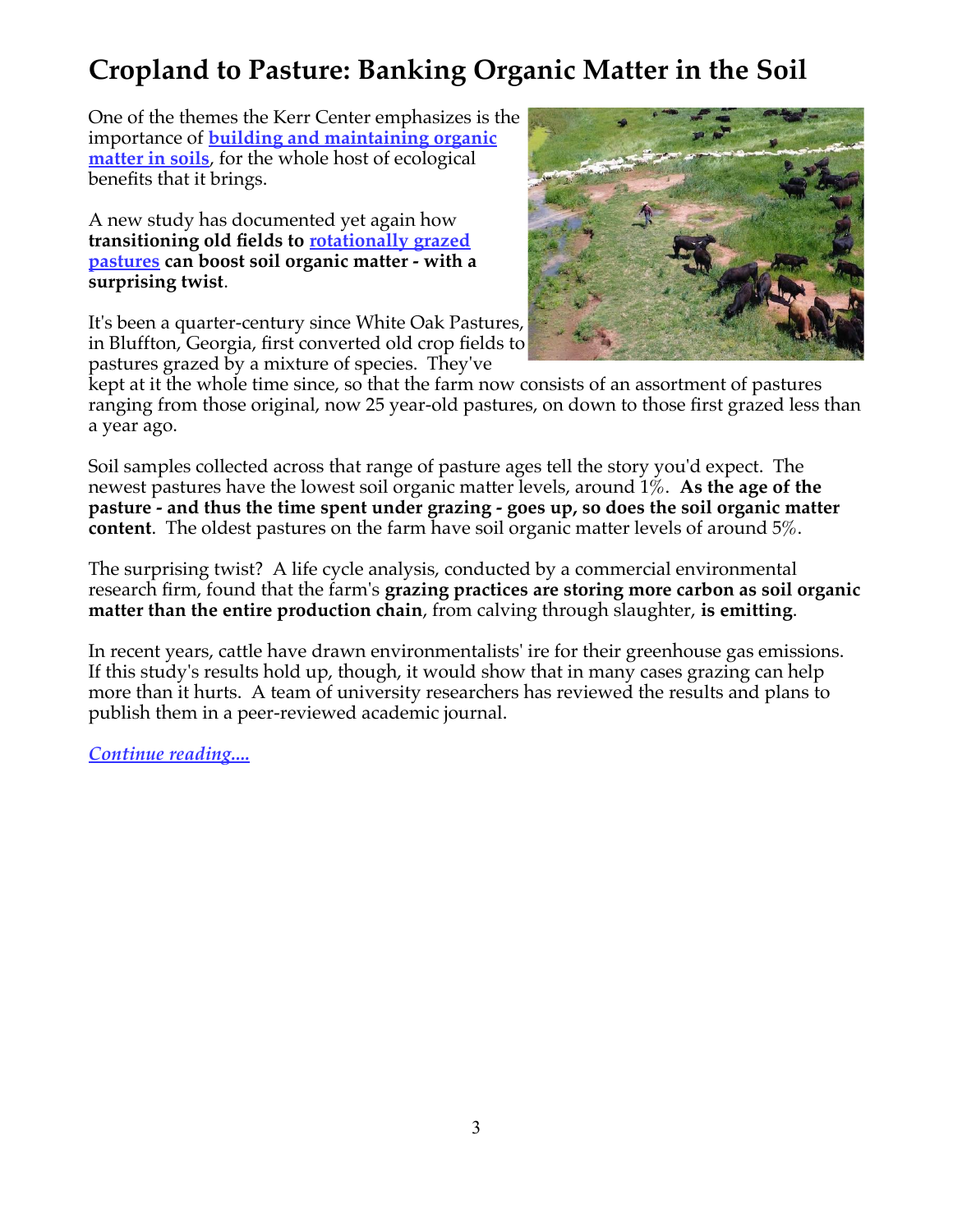## **Sweet Potatoes, A to Z**

It's still not too late to get **sweet potato** slips in the ground - and the Kerr Center is your **one-stop informational resource** for all aspects of small-scale sweet potato production, especially if you're interested in **[heirloom varieties](http://kerrcenter.com/organic-farm/heirloom-variety-trials/)**.

We ran **three consecutive years of heirloom sweet potato variety trials** (**[2010](http://kerrcenter.com/?post_type=publication&p=1209)**, **[2011](http://kerrcenter.com/?post_type=publication&p=1208)**, and **[2012](http://kerrcenter.com/?post_type=publication&p=1207)**), trying to fnd out which varieties performed best in southeastern Oklahoma's soils and climate. One year, we even did a taste test!



After concluding the trials, we wrote up another report describing **[which tools and](http://kerrcenter.com/?post_type=publication&p=1228)  [techniques worked best at every stage of small-scale sweet potato production](http://kerrcenter.com/?post_type=publication&p=1228)**, from starting slips to harvesting to field curing.

To help keep all this information straight, we also have an **[overview](http://kerrcenter.com/wp-content/uploads/2014/11/overview_sweet_potatoes_kerr_center.pdf)** document that **summarizes and links to all of our sweet potato resources**.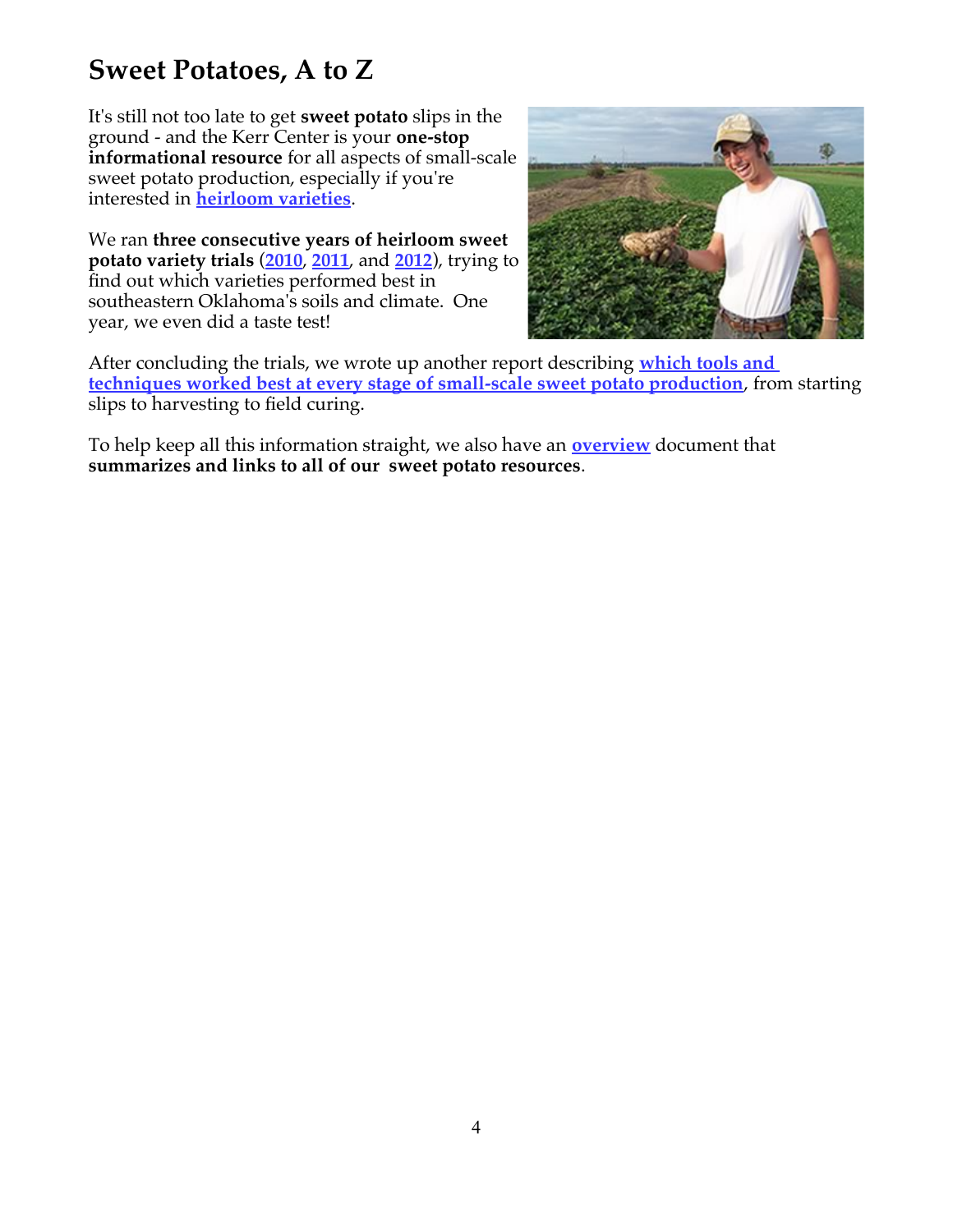## **Low-Cost Riparian Restoration**

A **new, free design manual** can help landowners understand and implement **low-cost, low-tech stream restoration practices** on their farms and ranches.

**Traditional approaches** for restoring streams often involve **costly** fxes that change the shape of the waterway using **sophisticated designs and heavy construction machinery**.

While this "form-based restoration" is appropriate for certain areas, it's **too expensive to re-work all of the streams in need**.

Luckily, **low-tech "process-based restoration"** is emerging as an **effcient and effective** way to **expand upon existing restoration efforts** and **restore more watersheds**.

This approach includes using low-tech tools - **simple hand-built structures made from natural materials that have short-term lifespans** - to initiate processes that allow nature to heal itself.



**Low-tech restoration projects usually cost a fraction of traditional approaches, so resource managers can treat more stream miles** using these methods. Also, the low-tech approach **gives land managers more options** to address the vast network of streams in rural headwaters, which typically don't receive the same attention as large waterways.

The manual is the result of a partnership between the USDA-NRCS, Pheasants Forever, and the Utah State University Restoration Consortium.

Download *[Low-Tech Process-Based Restoration of Riverscapes](http://lowtechpbr.restoration.usu.edu/)*.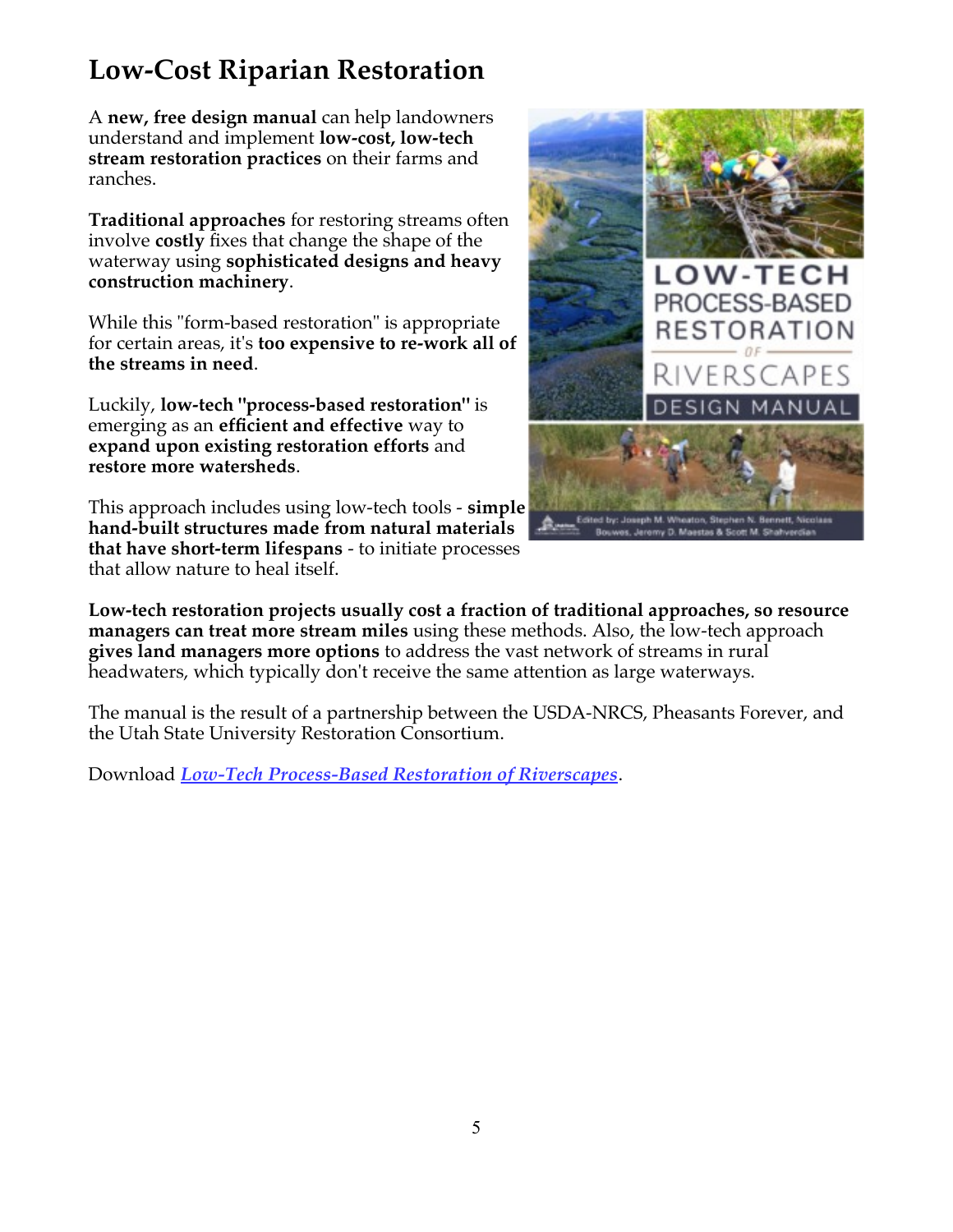## **Late Spring Events: Monarchs, Soil Health, Compost, Elderberries**

The tail end of May holds one more **monarch** workshop (Shawnee, May 29). Rolling into June, you can learn about **speciality crops** (Tyronza, AR, June 2), **soil health** (Ponca City, June 6) **compost** (Bladen, NE, June 12), and **elderberries** (Jefferson City, MO, June 13-15).

In addition, there are full details on many other upcoming sustainable agriculture events around the state and region on the Kerr Center's online **[events](http://kerrcenter.com/education-training/news-and-events/events/) [calendar](http://kerrcenter.com/education-training/news-and-events/events/)**.

| MAY<br>29<br>Wed               | Workshop: Monarch Butterfly, Importance of Pollinators @ Shawnee (Citizen<br><b>Potawatomi Nation (CPN) South Reunion Hall)</b><br>May 29 @ 10:00 am | o |
|--------------------------------|------------------------------------------------------------------------------------------------------------------------------------------------------|---|
| <b>JUN</b><br>2<br>Sun         | Field Day: Specialty Crop Production @ Tyronza, AR (Whitton Farms)<br>Jun 2 @ 10:00 am                                                               | o |
| <b>JUN</b><br>6<br>Thu         | Workshop: Simple Steps to Healthy Soil @ Ponca City (Pioneer Technology<br>Center) / Edit<br>Jun 6 @ 11:00 am                                        | o |
| <b>JUN</b><br>11<br>Tue        | <b>Tour the Kerr Center @ Kerr Center</b><br>Jun 11 @ 9:00 am                                                                                        | Θ |
| <b>JUN</b><br>12<br>Wed        | <b>Compost Boot Camp @ Bladen, NE (Webster County Fairgrounds)</b><br><b>♦ Tickets</b><br>Jun 12 @ 8:30 am - 5:00 pm                                 | o |
| <b>JUN</b><br>13<br><b>Thu</b> | Comprehensive Elderberry Workshop @ Jefferson City, MO (The Carver Center) (C)<br><b>♦ Tickets</b><br>Jun $13 -$ Jun $15$ all-day                    |   |

The calendar also serves as a reminder for the dates of **monthly Kerr Center [tours](http://kerrcenter.com/about/visit-tour-the-kerr-center/)**, which run all year round, every second Tuesday by appointment.

Don't forget that you can also use our online calendar to **keep yourself and your friends up to date** on these and other upcoming events, including our tours:

- **Subscribe to our feed** and receive **updates to your personal calendar** (Outlook, Google+, etc.) as they are made.

- **Share events on the calendar** via a number of **different social media sites**, including Facebook, Twitter, and Pinterest.